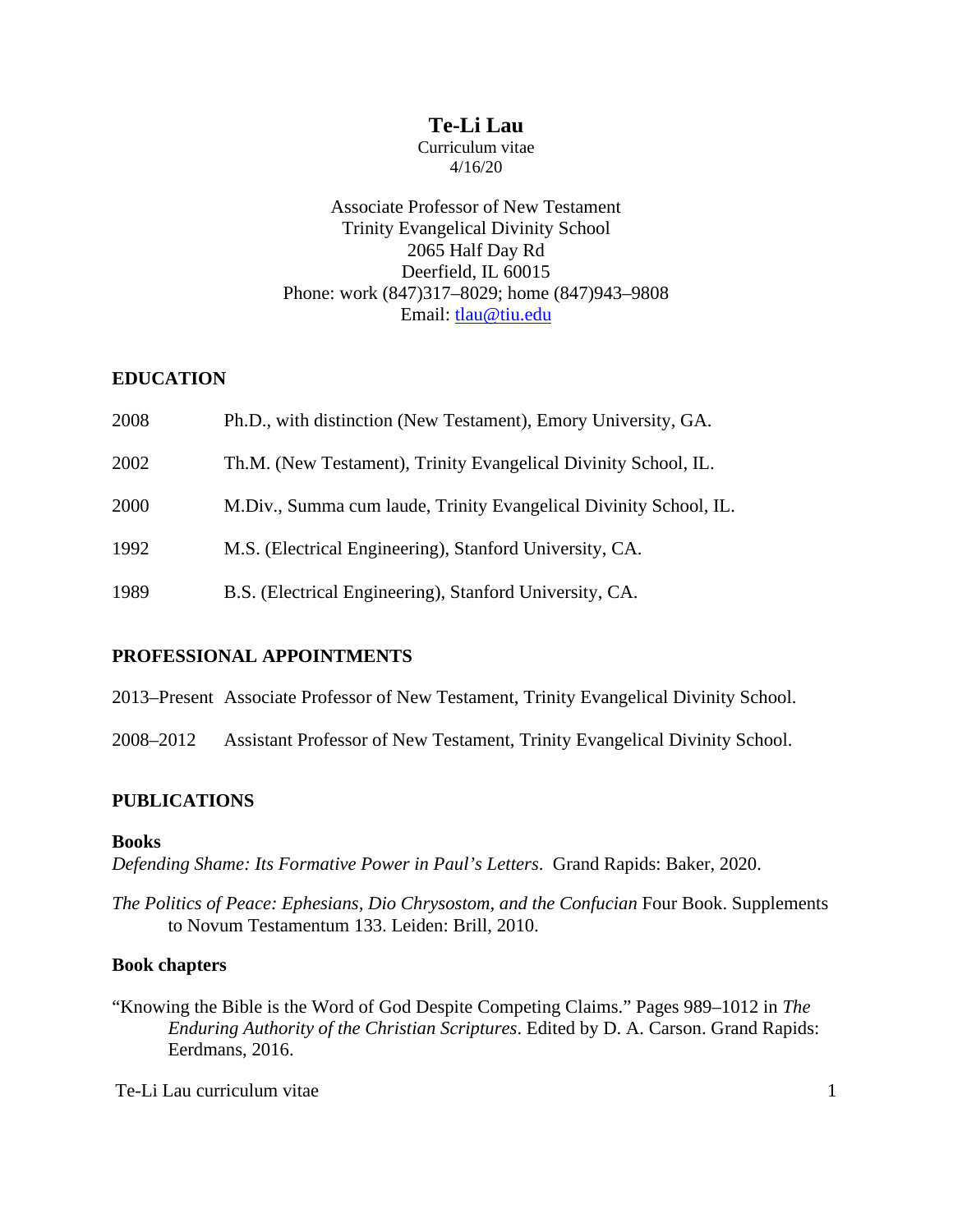"Comparing Ephesians and the Confucian Vision of Peace." Pages 327–29 in *Global Perspectives on the Bible*. Edited by Mark Roncace and Joseph Weaver. New York: Pearson, 2013.

#### **Peer-reviewed Articles**

"I Write These Things Not to Shame You." *JETS* 60 (2017): 105–24.

#### **Study Bible Projects**

*NIV Study Bible*. Grand Rapids: Zondervan, 2015. Introduction and notes for Ephesians.

#### **Videos**

"Ephesians as a Manifesto for the Church." In *Pastorum Live 2012 Conference Videos*. Bellingham, WA: Lexham, 2012.

## **Book Reviews**

- Hockey, Katherine M. *The Role of Emotion in 1 Peter*. *Bulletin for Biblical Research* xx.xx  $(20xx): xx-xx.$
- Porter, Stanley E. and Christopher D. Land, eds. *Paul and Scripture*. *Bulletin for Biblical Research* xx.xx (20xx): xx–xx.
- Immendörfer, Michael. *Ephesians and Artemis: The Cult of the Great Goddess of Ephesus as the Epistle's Context*. *Journal of the Evangelical Theological Society* 62.3 (2019): 656–59.
- Rogers, Trent A. *God and the Idols: Representations of God in 1 Corinthians 8–10. Journal of the Evangelical Theological Society* 61.1 (2018): 195–97.
- Konradt, Matthias and Esther Schläpfer, eds. *Anthropologie und Ethik im Frühjudentum und im Neuen Testament*. *Bulletin for Biblical Research* 25.3 (2015): 419–21.
- Porter, Stanley E. and Gregory P. Fewster, eds. *Paul and Pseudepigraphy*. *Bulletin for Biblical Research* 24.4 (2015): 595–96.
- Hengel, Martin. *Saint Peter: The Underestimated Apostle*. *Trinity Journal* 35.1 (2014): 155–56.
- Gray, Timothy C. *The Temple in the Gospel of Mark: A Study in its Narrative Role. Bulletin for Biblical Research* 22.4 (2012): 601–02.
- Hardin, Justin K. *Galatians and the Imperial Cult: A Critical Analysis of the First-century Social Context of Paul's Letter. Bulletin for Biblical Research* 20.1 (2010): 130–31.
- Te-Li Lau curriculum vitae 2 Donnelly, Doris, Adelbert Denaux, and Joseph Famerée, eds. *The Holy Spirit, the Church, and Christian Unity. Bulletin for Biblical Research* 19.1 (2009): 152–53.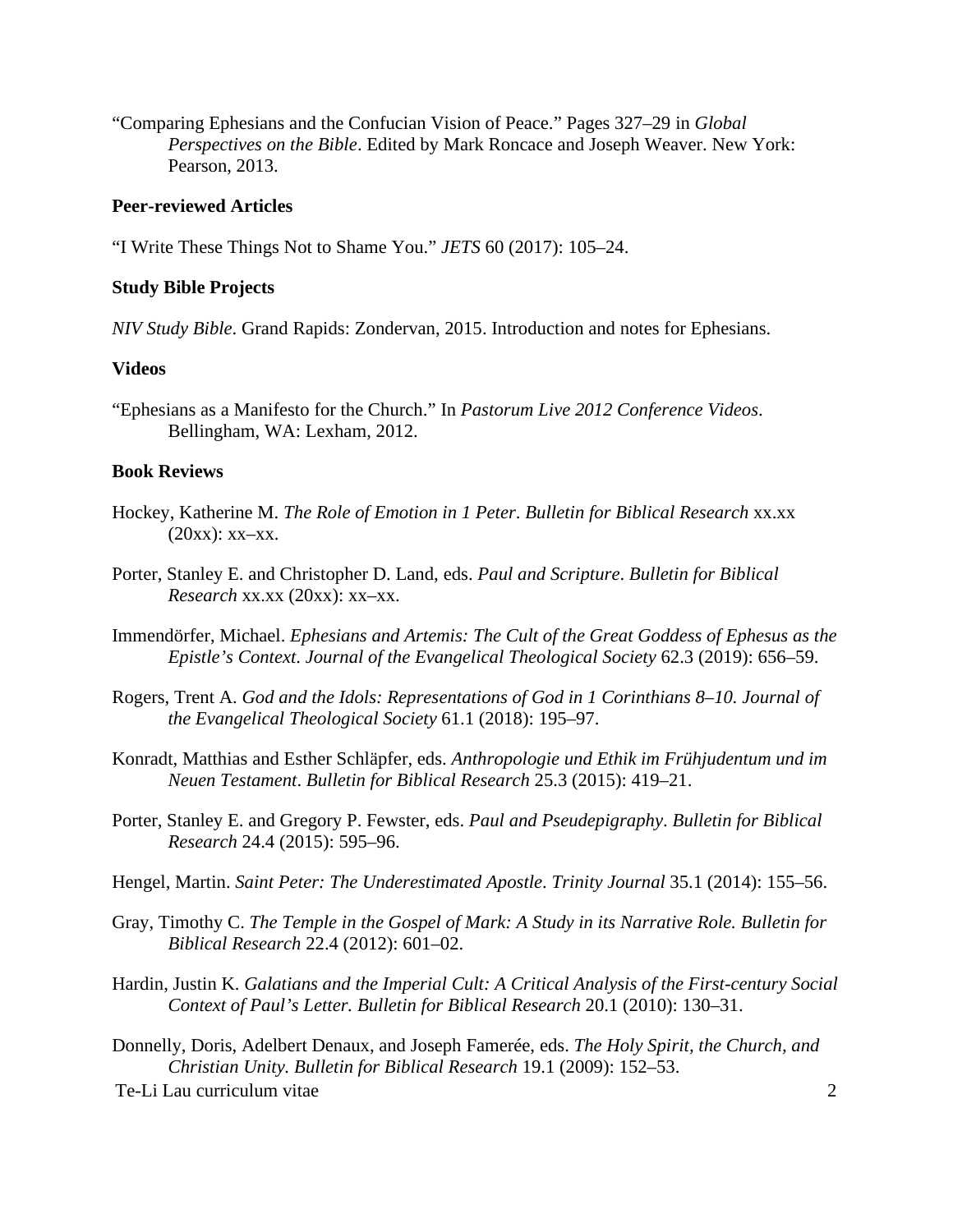Philip, Finny. *The Origins of Pauline Pneumatology: The Eschatological Bestowal of the Spirit Upon Gentiles in Judaism and in the Early Development of Paul's Theology. Bulletin for Biblical Research* 19.1 (2009): 139–40.

## **ACADEMIC PRESENTATIONS**

- "Joy in the Moral Life: Philippians and *The Analects*." SBL Annual Meeting. Nov 18, 2017.
- "Ephesians as a Manifesto for the Church." Logos Pastorum. June 6, 2012.
- "The Politics of Peace in Ephesians." SBL Annual Meeting. Nov 23, 2008.
- "The Political in Ephesians." Emory University NT Colloquium. Apr 2, 2007.
- "Paul's Use of the Wilderness Tradition in 1 Corinthians 10:1–13." ETS, Midwest Region, Mar 22, 2002.

## **AWARDS, FELLOWSHIPS, AND PATENTS**

| 2006      | Woodruff Library Fellowship: Emory Center of Interactive Teaching, Emory<br>University                                  |
|-----------|-------------------------------------------------------------------------------------------------------------------------|
| 2002–2005 | Graduate School Fellowship: Emory University.                                                                           |
| 2002      | Ludvig Pedersen Award for best NT thesis: Trinity Evangelical Divinity School                                           |
| 1996–2011 | Co-inventor on 9 patents in the field of computer engineering issued by the<br>United States Patent & Trademark Office. |
| 1988      | Tau Beta Pi Engineering Honors Society: Stanford University.                                                            |

#### **TEACHING EXPERIENCES**

- 2008–Present Trinity Evangelical Divinity School, Associate Professor of New Testament.
- 2009–Present North Chicago Theological Institute, Guest Lecturer.
- 2002-2008 Emory University, Adjunct Faculty.
- 2001-2002 Trinity Evangelical Divinity School, New Testament Teaching Fellow.
- 2000 Singapore Bible College, Visiting Faculty.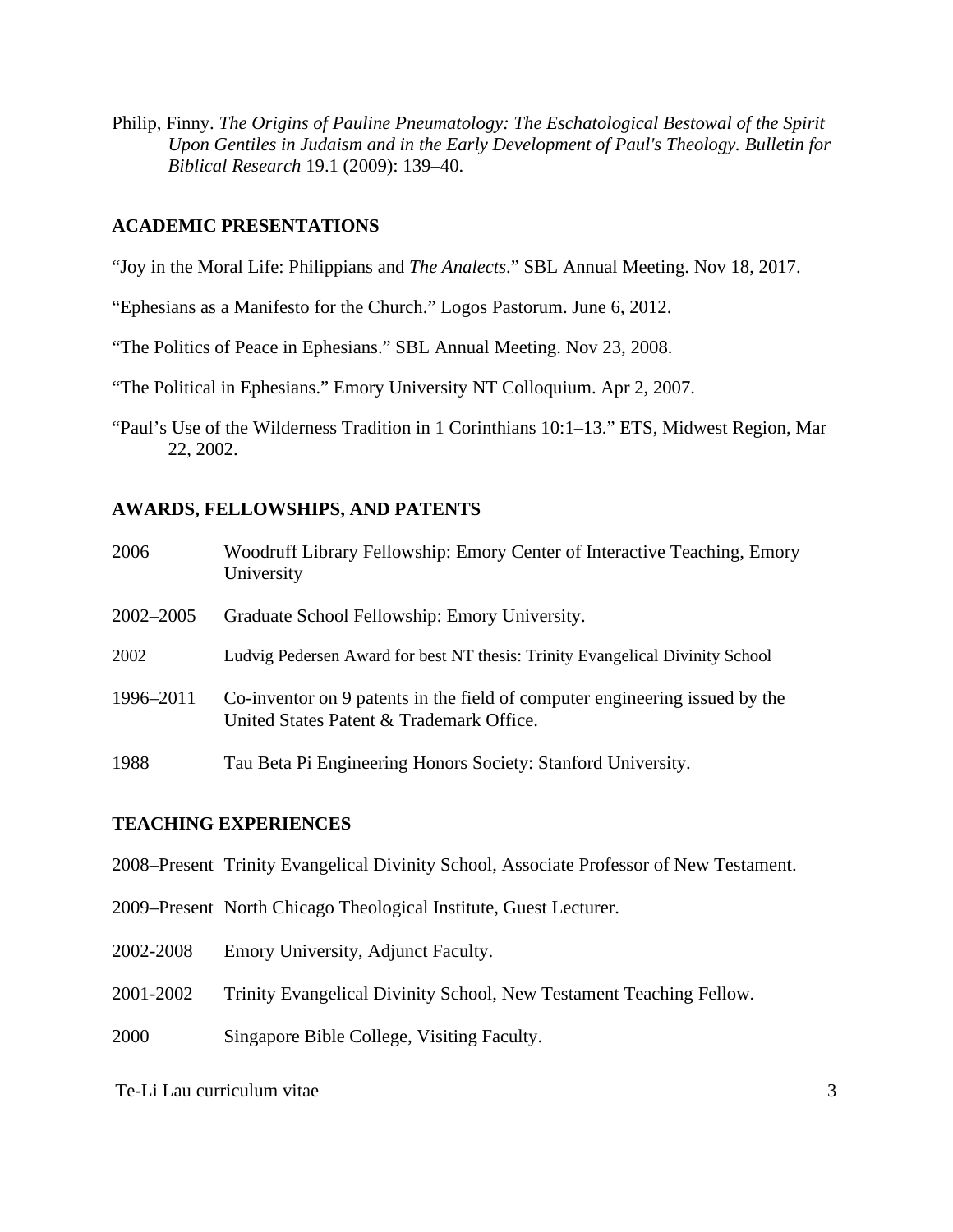### **MINISTRY EXPERIENCES**

2011–Present Pastoral preaching team, North Suburban EFC, Deerfield, IL.

- 2012–2016 Guest adult education teacher, Village Church of Barrington, Barrington, IL.
- 2018 Conference speaker, Grace Conference, Lombard, IL.
- 2017 Conference speaker, Chinese Gospel Camp, Aurora, IL.
- 2003–2007 Adult education teacher, Intown Community Church, Atlanta, GA.
- 2000 Pastoral intern, Woodlands EFC, Singapore.
- 1998–2002 Worship ministry, Chinese Christian Union Church North, Highland Park, IL.
- 1997–1998 Adult education teacher, Peninsula Bible Church, Palo Alto, CA.
- 1992–1996 Campus ministry, Chinese Christian Fellowship at Stanford, Stanford University.

### **OTHER VOCATIONAL EXPERIENCES**

#### **Computer Engineering Experience**

1989–1999 Various companies in Silicon Valley. Computer Architectural and Logic Designer

#### **Military Experience**

1985–1986 Singapore Armed Forces. Lieutenant, Elite Infantry Platoon Commander, 3rd Guards Battalion.

## **MEDIA COVERAGE**

Christian Post: http://www.christianpost.com/news/theologian-christians-should-ground-themselves-inscripture-not-fads-76324/

## **PROFESSIONAL SOCIETIES**

Society of Biblical Literature

Evangelical Theological Society